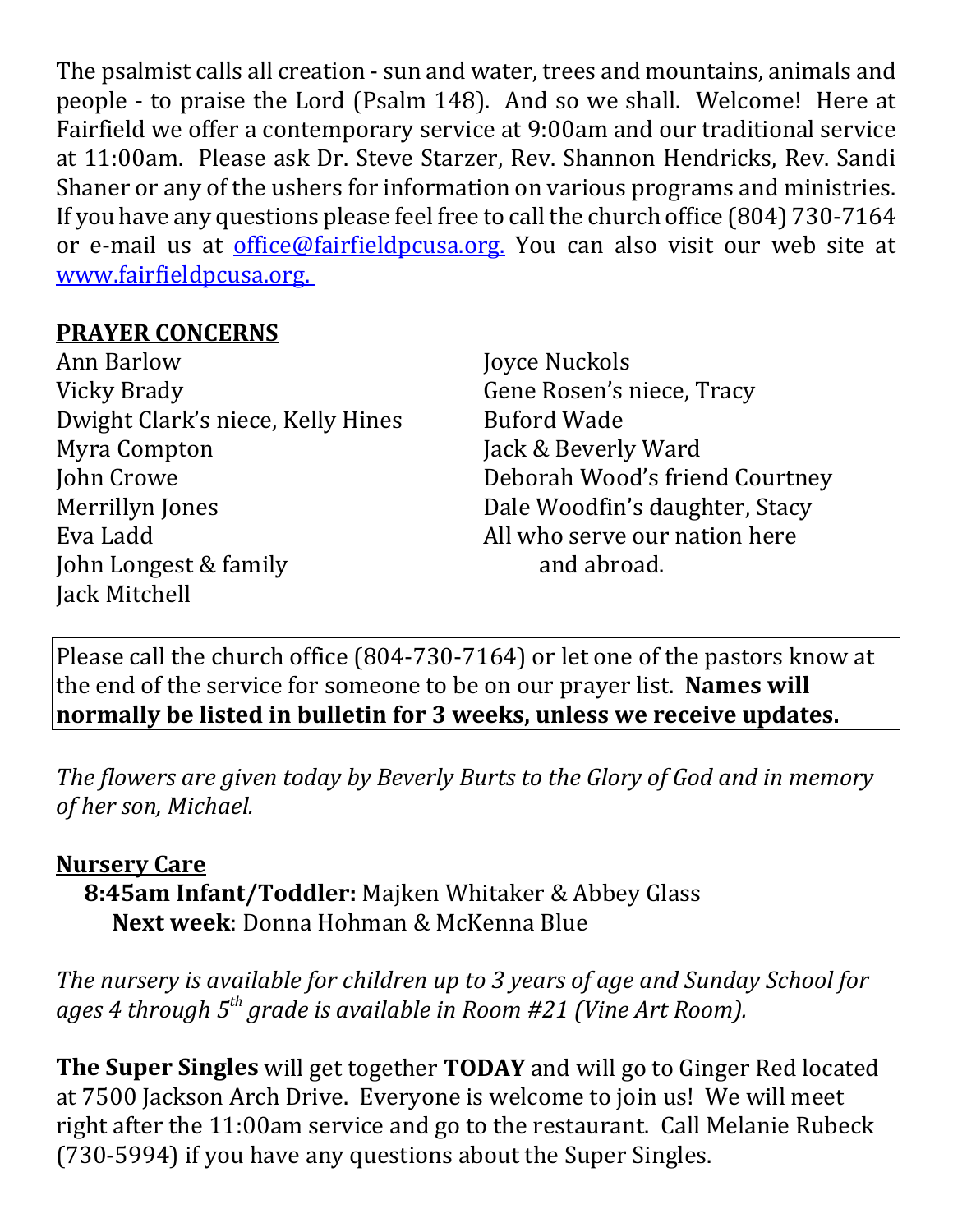**Don't feel like cooking tomorrow?** Then go to Chicken Salad Chick for dinein, carry-out, or drive thru from 10:00am - 8:00pm. They are located at 6576 Mechanicsville Turnpike. Mention you are supporting MCEF and MCEF will receive part of the proceeds.

**Our Prayer Email distribution list** was lost during a company software update. It has been re-created. If you are not receiving our prayer concerns, announcement, etc. by email, please call the church office (730-7164) and be sure to give Donna your email address.

**Our Mission Fund Drive** continues through June 5th. A brochure telling how your generous contributions from last year were allocated, is located on the table in the narthex. Please pick one up!

**The deadline for the June newsletter is May 20th.** Articles submitted after that date will go in the next newsletter.

**There are still many dates available to sign up for flowers.** The cost is \$25 and you can give them in memory, honor, or in celebration of someone special. Please check out the flower calendar located on the bulletin board near the small kitchen.

**The Upper Room Daily Devotional books** for May/June are located in the narthex. These books are free so please pick one up!

**The May newsletter is now online.** Please visit our website to read what's happening in May. Go to: www.fairfieldpcusa.org

**The next Red Cross Blood Drive** will take place on **Tuesday, June 21** from 1:00-6:00pm in the Heritage Hall. All donors receive an e-gift card to the merchant of their choice as a thank you! For an appointment, please visit redcrossblood.org or call 1-800-RED CROSS (1-800-733-2767).